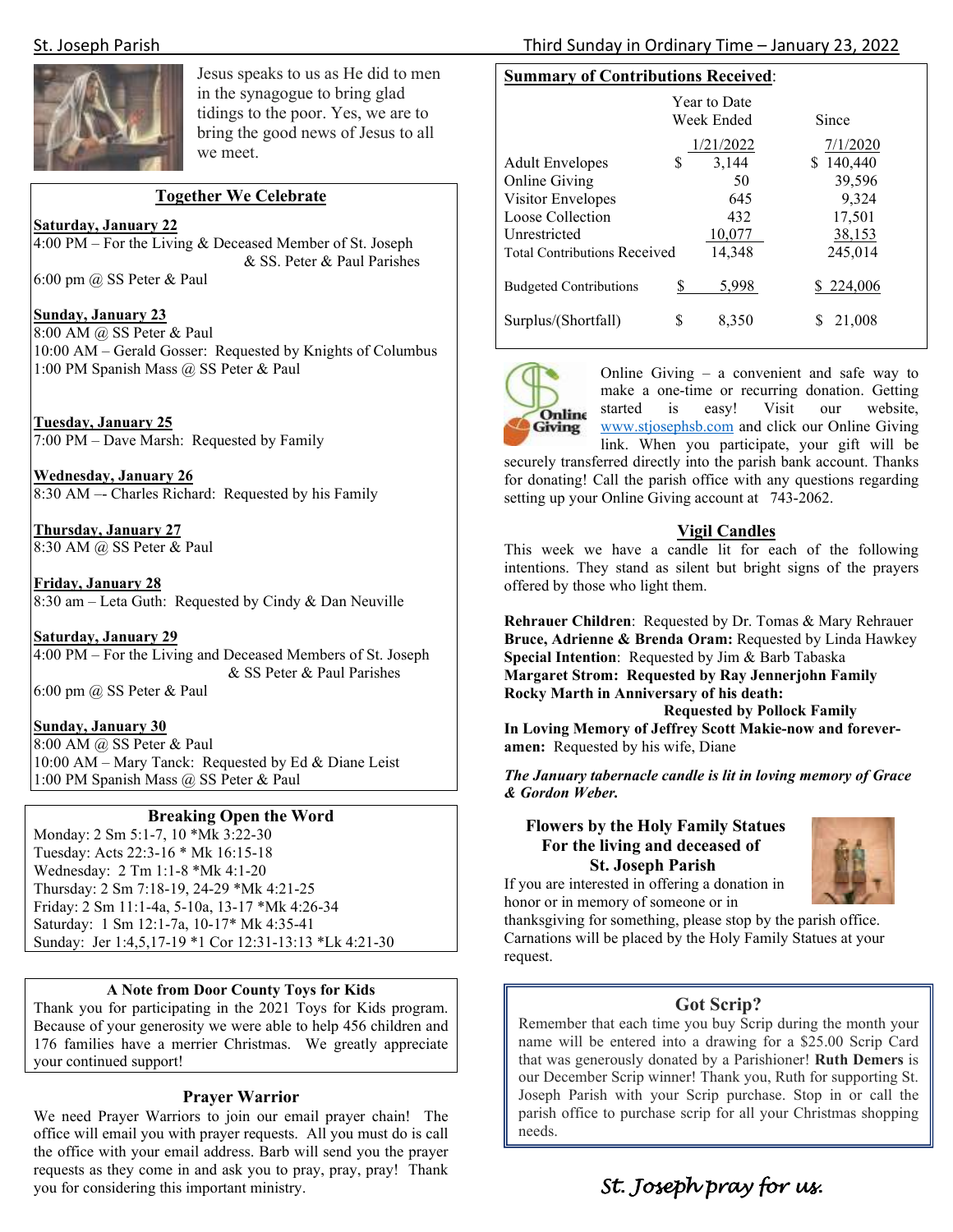

 **Genesis…the beginning Classes: January 26, February 2, 9, 16, 23** 

# **Edge and Life Teen**

**Middle High School Religious Education and Youth Ministry** 

Life Teen (Sunday January 23rd) 6-7:15pm. See Sarah's email for location.

No Edge at HNM on the 26<sup>th</sup>.

Sturgeon Bay Edge (January 26<sup>th</sup>) 6-7:15pm. See Sarah's email for location.

LAST Confirmation Class this week (January 26th) 7:30-9pm. See Sarah's email for location.

The Sacrament of Confirmation for our amazing seniors in high school is just **ONE** week away! Saturday, January 29th at the 4pm Mass at St. Joseph. Please pray for these students! Please see the list of names in this bulletin.

#### **Sponsor Spotlight!**

Bulletin sponsorships are essential to our parish's communication efforts. We are so incredibly grateful for the generosity of all our bulletin sponsors. Please take the bulletin home and use the services provided by our sponsors. Tell them "Thank You" when visiting their business or when you see them in Church.

This week we spotlight

#### **Pine Crest Assisted Living**

Thank you for supporting our parish.

## **St. Joseph Parish Mass Live on Facebook**

**Mass will be broadcast live on Saturdays at**  Find us on **1 Facebook** 4:00 pm on Facebook. Join us live on our Facebook page or you can view it at any time.

*https://www.facebook.com/St.JosephCatholicSb* 

The Mass on Spectrum Cable TV Channel 989: Fridays at 9:00am and 6:00 pm and Sundays at 1:00am & 6:00pm

# **From the Office of Divine Worship Diocese of Green Bay**

We know that we are beyond COVID fatigued, however the health and safety of those who worship with us is our priority. Although not required, masks remain highly recommended for all



# **"THAT MAN IS YOU" (TMIY)**

 When: Sunday Evenings 7:00-8:15 pm Beginning January 30 – May 1 Where: Corpus Christi Parish Social Hall All men are invited to attend!

# **Mass Intentions Available**

If you would like to have a Mass Intention said for someone, please stop at the parish office or call 743-2062. There are weekday & Saturday Masses available in the month of February. Each Mass is \$10.00.



# **January 23– January 29**

**Sunday:** Mass – 10:00 am Life Teen 6-7:15 pm See email for location **Tuesday:** Bible Study – 10:00 am - Faith Formation Center  $Mass - 7:00 \text{ pm}$ **Wednesday:** Mass – 8:30 am Mary Gilson Prayer Group following Mass Genesis Class – 5:30 pm Edge –  $6-7:15$  pm See email for location Last Confirmation this week 7:30-9pm See email for location **Friday:** Mass – 8:30 am

**Saturday**: Mass – 4:00 pm



**Society of St. Vincent de Paul St. Joseph Conference 526 Louisiana St. Sturgeon Bay, Wi. 54235 svdpstjosephconference@gmail.com 1-715-212-1190** 

All members of the society of SVDP renew their commitment to serving the poor yearly. Our Sturgeon Bay Vincentians will be making their commitment on Sunday January 30<sup>th</sup> during the 10am Mass. Please join us after Mass for hospitality in the Parish Social Hall. Information on St. Vincent de Paul will also be available.

#### **Every month SVDP will be collecting items that we will then distribute to our Friends in Need.**

**January:** We will collect toiletries: necessary but very expensive for them to buy. Please consider donating bar soap and soap gel, shampoo, toothpaste, toothbrushes, deodorant, men and women's, toilet paper and lotion.

**February:** We will be collecting children's items that we can give to the children when we do a home visit. Most of them are below 5 years of age as the older ones usually are in school. Please donate small hand toys (especially hand rattles for infants), coloring books, small boxes of crayons (8 or 16), sticker books and match box cars or action figures. Also, beanie baby size stuffed animals. Doesn't need to be fancy or elaborate.

**March:** women's personal hygiene products. Very expensive to buy but also very necessary.

There is a collection basket marked St. Vincent de Paul at the Ramp Entrance. Please deposit your items here or in the church office.

**Thank you in advance for your generosity and sharing of your love for the poor.**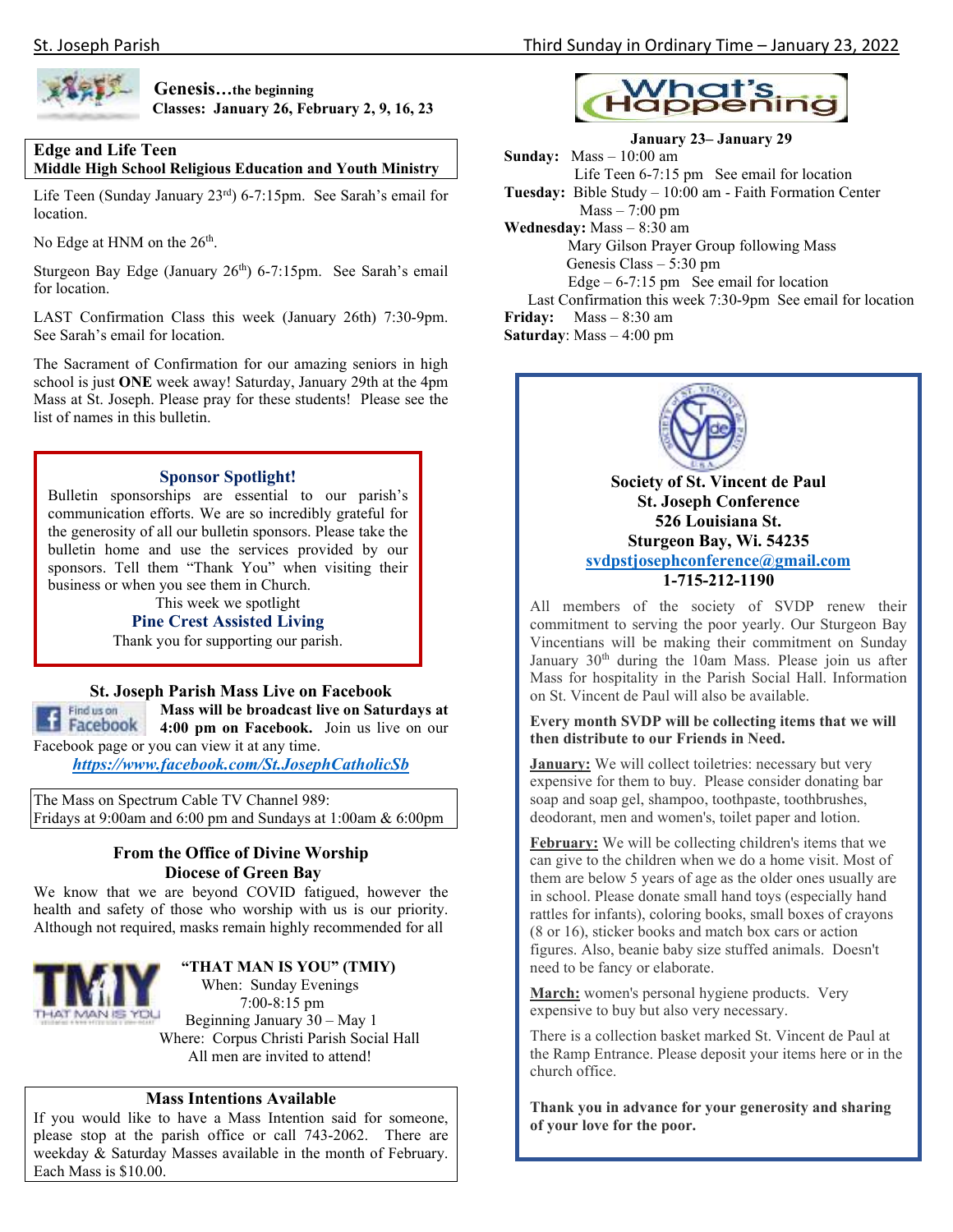# **Confirmation 2022**

Next Saturday, January 29<sup>th</sup> we will be celebrating the Sacrament of Confirmation! The Mass will be held at St. Joseph at the 4pm Mass with Bishop Ricken. We are encouraging all of those in attendance to please wear a mask and practice social distancing with those outside of your family.

We have Facebook bios for all our seniors. You will learn about the students and be able to put a face to their name. Bios are on the Corpus Christi, Holy Name of Mary, St. Joseph, Ss. Peter and Paul and Sturgeon Bay Edge and Life Teen Facebook Pages. You can also go to Instagram and see the bios at:  $(\omega_{\text{sturg\_youth\_ministry}})$ . Please scroll through the Pages to see our incredible seniors.

This has been a fantastic class of seniors. These young men and women have grown spiritually and they are our young Church who will change the world. They are hilarious, intelligent, and have persevered during a very challenging time.

# Come Holy Spirit!

Rachel Allen Sierra Arneman Harlie Busch Kristen Daubner Ella Dietzel Thomas Giblin Adriana Hernandez Thomas Junion Ella Kacmarynski Andrew Konop

Ellie Krohn **Stephany Massart** Emma Mathison Alex Reeths Lezly Ruiz Anna Staudenmaier Emmett Tomaszewski Shaun Tooley Emily Ulberg Luke Vanderleest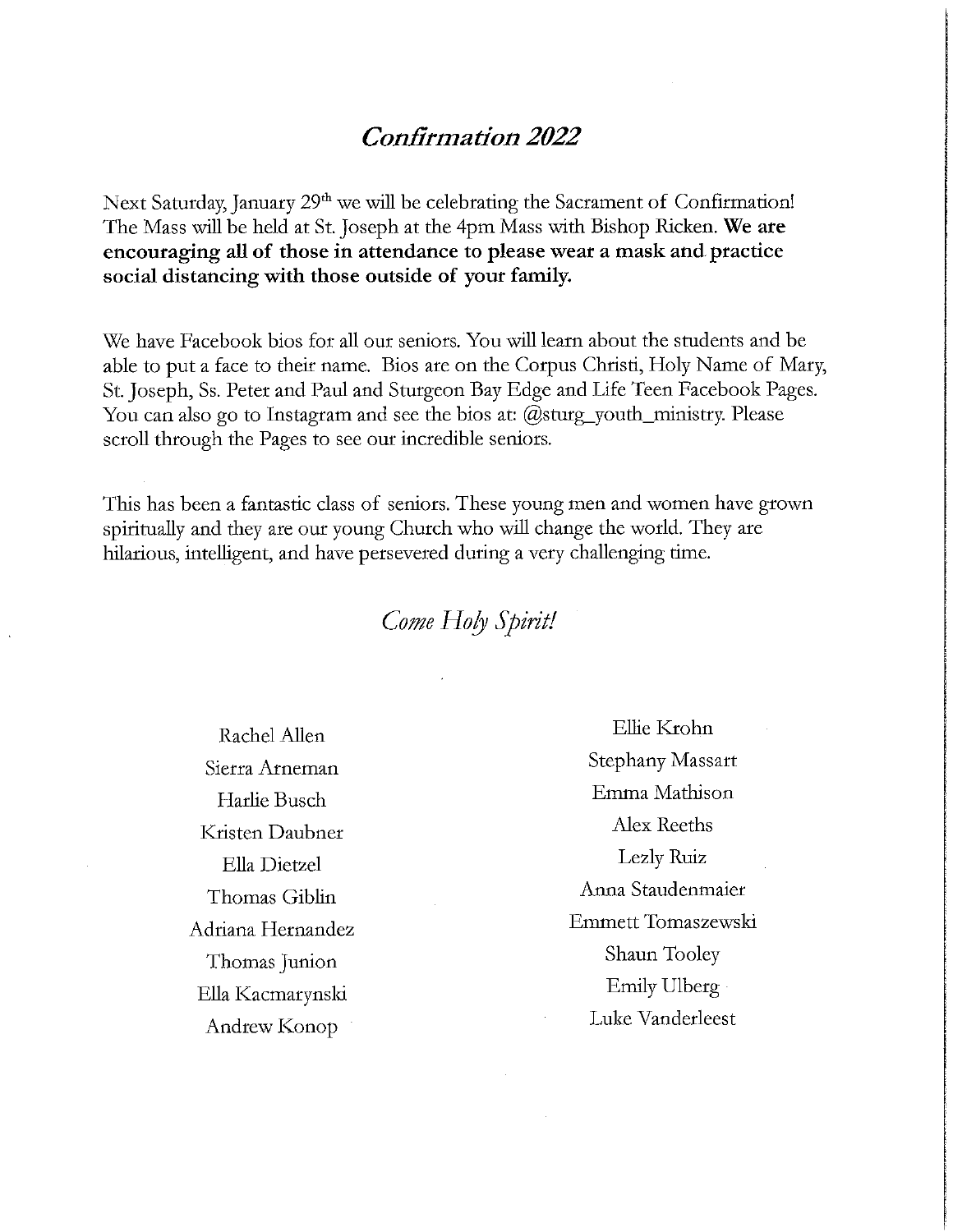# The light shines in the darkness, and the darkness has not overcome it. John 1:5

# Hi there,

There is a story from 9-11 that has always struck me. When Welles Crowther was a young boy, his father gave him a red bandanna, which he always carried with him. On September 11, 2001, Welles Crowther saved numerous people from the upper floors of the World Trade Center South Tower, while sacrificing his own life. One of the survivors recalled "the man with the red bandanna" yelling "LISTEN, if you have the capability to help, you MUST help."

That statement has stayed with me ever since I watched a documentary on Welles. In fact, Welles Crowther has had a huge impact on my life.

We are living in a very difficult time, and we have the capability to help.

The truth is: our hospital is busy. Very busy. I am not there, but I have heard about some of the difficulties. Life is very hard for our hospital staff.

The truth is: our teachers are working so hard, and many are feeling exhausted and even scared to go to work.

I feel compelled to bring some lightness to those who have been impacted in a big way by the pandemic. This is a huge project. We NEED people to help.

Would vou be willing to donate a coffee gift card for a DCMC or local school staff member (s)? You can get any coffee gift card you want: McDonald's, Starbucks, Glas, Kick, The Gnoshery, 5<sup>th</sup> and J, Get Real, or any place you want. You can purchase any amount, but if you could purchase in \$10 increments, that will help us tremendously.

We are also looking for people to write thank you cards to the staff of the hospital and schools. It can be generic card or specific to a career, or even to a specific person you may know. You can sign your family name if you'd like, but it's not necessary. Please make sure the envelope gives us direction on where it is to go.

All thank you and gift cards can be dropped off at one of the 4 parishes in Sturgeon Bay. If you'd like to mail in a donation, please mail the check to Corpus Christi c/o Sarah Gavin.

Please contact Sarah Gavin at stgavin<sub>25@gmail.com</sub> with questions. Spread the word! This isn't just for Catholics, it's for our entire community!

Peace and hope,

Sarah and the Edge and Life Teen students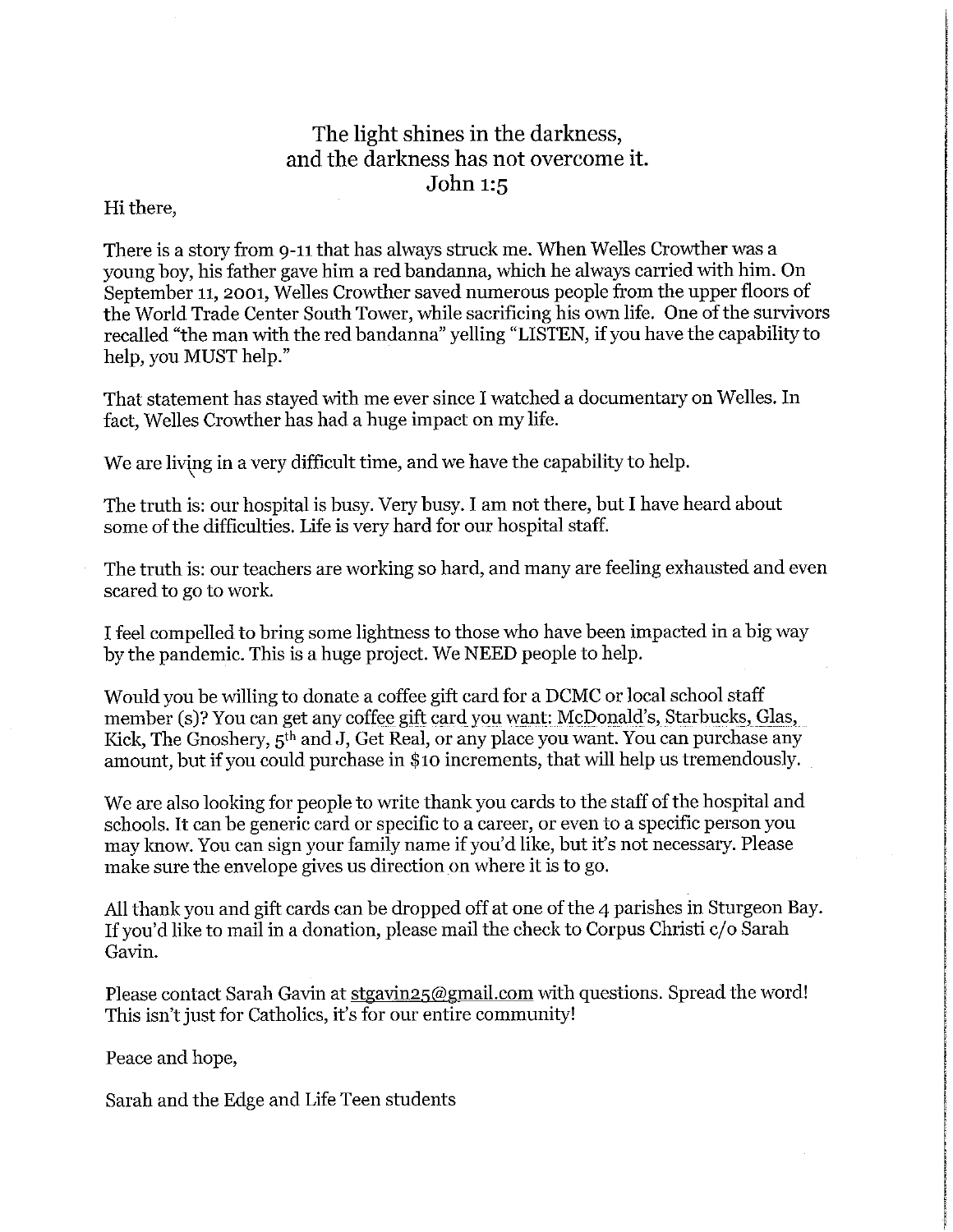# **Weekend Mass Ministries**

Love as HE Loved **Reflex** Live As HE Lived **Reflex** Serve as HE Served

|                                                                        | <b>Ushers</b>                                                                                                    | Lectors            | <b>Servers</b>                                                | <b>Sacristans</b> |  |  |  |  |
|------------------------------------------------------------------------|------------------------------------------------------------------------------------------------------------------|--------------------|---------------------------------------------------------------|-------------------|--|--|--|--|
| 4 <sup>th</sup> Saturday<br>In<br><b>Ordinary Time</b><br>January 29th | Knights<br>$\sigma$ f<br>Columbus                                                                                | Dave Holzinger     | Dolores & Charles<br>Heindel                                  | Cathy Costelow    |  |  |  |  |
| 2022                                                                   | Eucharistic                                                                                                      | <b>Greeters</b>    |                                                               |                   |  |  |  |  |
|                                                                        | <b>Ministers</b>                                                                                                 |                    |                                                               |                   |  |  |  |  |
|                                                                        | Father Bob $-F$<br>Barb Chisholm $-F$<br>Deacon $-B$<br>Mary Morrow $- B$<br>$Adult$ - Choir                     | Nancy Graf         | <b>STRIVE EAGERLY</b><br>for the greatest<br>spiritual gifts. |                   |  |  |  |  |
|                                                                        |                                                                                                                  |                    |                                                               |                   |  |  |  |  |
| 4 <sup>th</sup> Sunday                                                 | <b>Ushers</b>                                                                                                    | Lectors            | <b>Servers</b>                                                | <b>Sacristans</b> |  |  |  |  |
| In<br><b>Ordinary Time</b><br>January 30 <sup>th</sup><br>2022         | Knights<br>Of<br>Columbus                                                                                        | Christine McCarthy | <b>Bill Graf</b><br>$\&$<br><b>Emery Berns</b>                | <b>Bill Graf</b>  |  |  |  |  |
|                                                                        | Eucharistic<br><b>Ministers</b>                                                                                  | <b>Greeters</b>    | So faith, hope, love                                          |                   |  |  |  |  |
|                                                                        | Father Bob – $F$<br>Wanda Bouche – $F$<br>Whitley Family<br>Deacon $-B$<br>Mary Penovich $-B$<br>$Adult$ - Choir |                    | remain.<br>But the greatest of these is<br>love.              |                   |  |  |  |  |
|                                                                        |                                                                                                                  |                    | <b>Assisted Living Homes</b><br><b>Eucharistic Ministry</b>   |                   |  |  |  |  |
|                                                                        |                                                                                                                  | Diane Zirbel       |                                                               |                   |  |  |  |  |